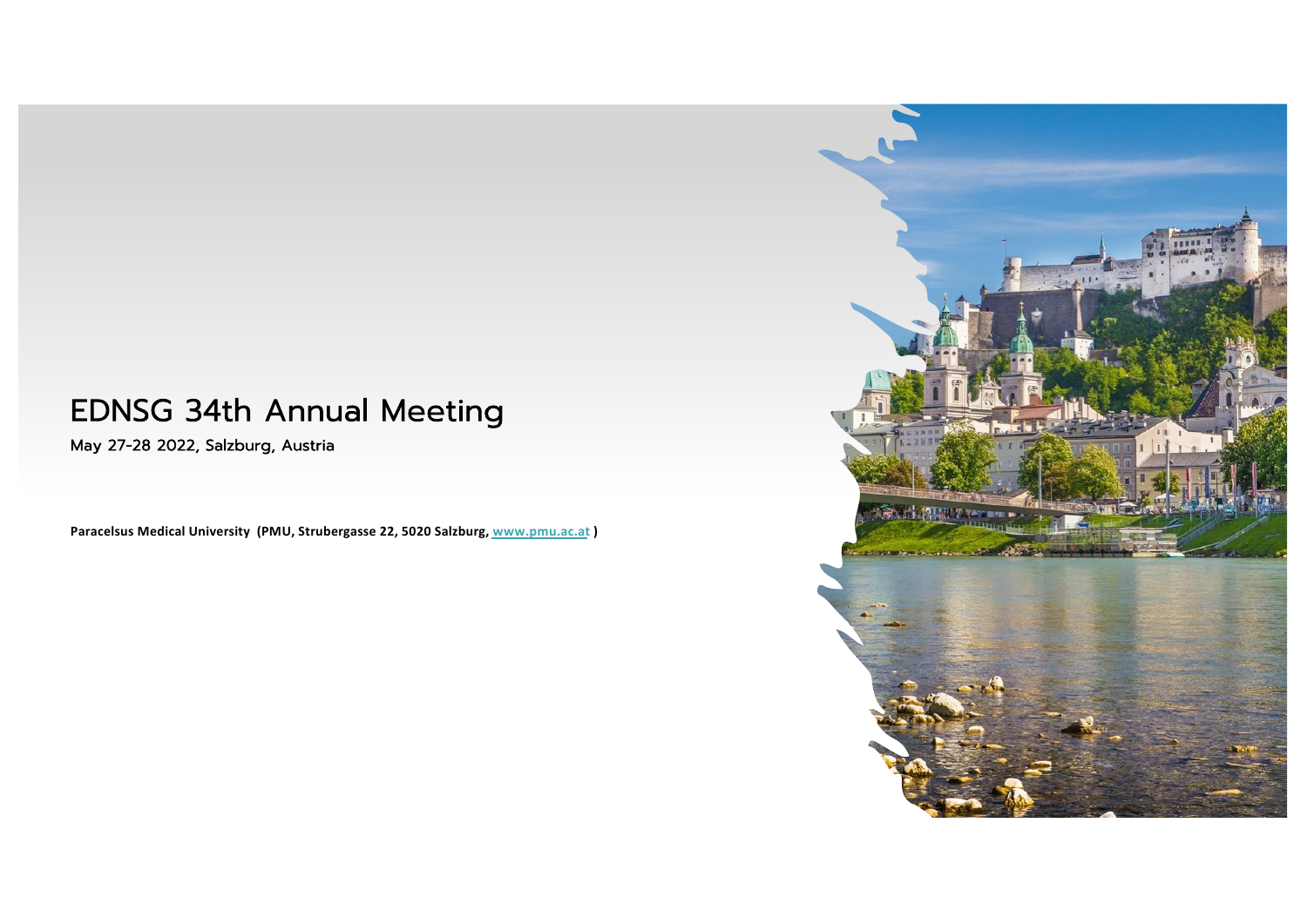## **FRIDAY 27TH MAY 2022. MORNING SESSION**

| $08:30 - 08:45$ Opening Ceremony                                                                                                                                                                                                      | Luigi Gnudi, President of EDNSG                          |  |
|---------------------------------------------------------------------------------------------------------------------------------------------------------------------------------------------------------------------------------------|----------------------------------------------------------|--|
| 08:45 - 09:30 RUTH ØSTERBY LECTURE 2022                                                                                                                                                                                               | Chair: Luigi Gnudi                                       |  |
| Genetics, Biomarker and Diabetic Nephropathy - State of the art Lecture                                                                                                                                                               | Andrzej Krolewski, Joslin Diabetes Center, Boston, USA   |  |
| 09:30 - 10:30 SESSION 1: EXPERIMENTAL DIABETIC NEPHROPATHY                                                                                                                                                                            | Chairs: Gabriella Gruden, Christian Delles               |  |
| Anti-inflammatory Reno-protective Effect of GLP-1 Receptor Agonists in Type 1 Diabetes: Shifting Macrophage Polarization from M1 to M2 Phenotype                                                                                      | Natalie Youssef                                          |  |
| Modulation of ROS-sensitive pathways by NOX4 and NOX5 in diabetic kidney disease                                                                                                                                                      | Jay C Jha                                                |  |
| AdipoR1 downregulation is observed in glomeruli in females with type 2 diabetes and induces apoptosis and CD2AP reduction in cultured podocytes                                                                                       | Sonja Lindfors                                           |  |
| VEGF-A: A Novel Mechanistic Link Between CYP2C-Derived EET and Nox4 in Diabetic Kidney Disease                                                                                                                                        | Rachel Njeim                                             |  |
| 10:30 - 11:00 COFFEE BREAK                                                                                                                                                                                                            |                                                          |  |
| 11:00 - 12:45   SESSION 2: PROGRESSION PROMOTERS, HEART AND KIDNEY (EPIDEMIOLOGY)                                                                                                                                                     | Chairs: Anna Solini, Hiddo Lambers Heerspink             |  |
| Increasing number of type 2 diabetes-related risk factors on target, notably absence of albuminuria is associated with lower prevalence of structural brain abnormalities, better cognitive<br>performance and lower risk of dementia | April C.E. van Gennip                                    |  |
|                                                                                                                                                                                                                                       |                                                          |  |
| Cancer risk according to diabetic nephropathy status in individuals with type 1 diabetes                                                                                                                                              | Maija Feodoroff                                          |  |
| Mechanisms of action of the SGLT2 inhibitor canagliflozin on tubular inflammation and damage: a mediation analysis of the CANVAS trial                                                                                                | Taha Sen (presented by Hiddo Heerspink)                  |  |
| Distinct trajectories of estimated Glomerular Filtration Rate (eGFR) and the role of ethnicity on progression of kidney function decline in an ethnically diverse cohort of people with Type I<br>diabetes                            | Anastasios Mangelis (presented by Nikolaos Fountoulakis) |  |
| Medication profiles and fast kidney function decline in individuals with type 1 diabetes and normal AER at baseline                                                                                                                   | Raija Lithovius                                          |  |
| Prognostic role of diabetic kidney disease on 21-year all-cause mortality                                                                                                                                                             | Domenico Tricò                                           |  |
| Retinopathy as a risk marker for albuminuria, chronic kidney disease, and cardiovascular disease in persons with type 2 diabetes and normoalbuminuria                                                                                 | <b>Viktor Rotbain Curovic</b>                            |  |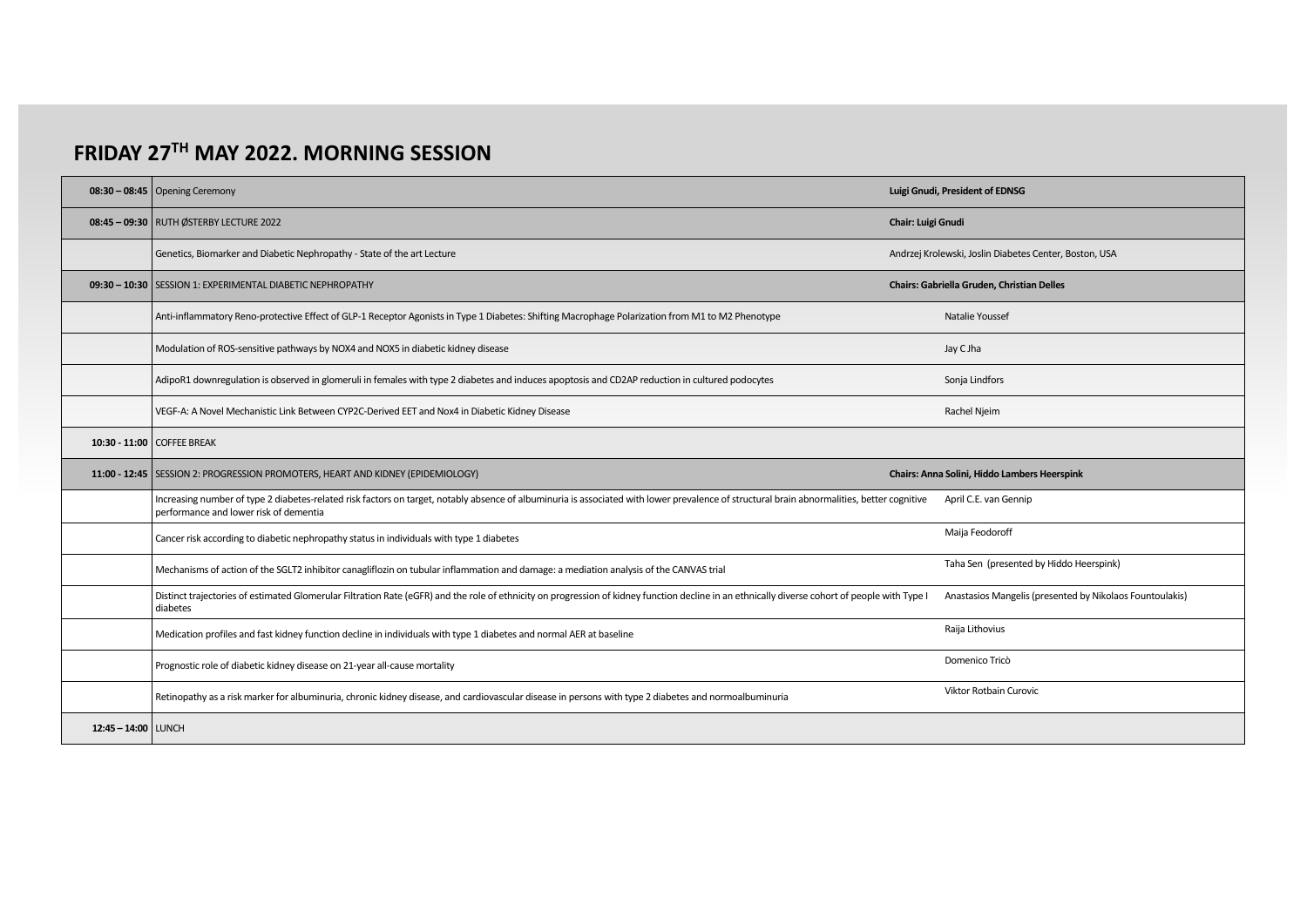## **FRIDAY 27TH MAY 2022 AFTERNOON SESSION**

| 14:00 - 15:00 POSTER SESSION                                                                                                                                                        | Chair: Lars Stechemesser, Mark Cooper         |  |
|-------------------------------------------------------------------------------------------------------------------------------------------------------------------------------------|-----------------------------------------------|--|
| Gastrointestinal symptoms and faecal calprotectin level in patients with type 1 diabetes and diabetic kidney disease                                                                | Fedulovs Aleksejs                             |  |
| Increased DNA methylation of genes of proteasomal system in patients with type 1 diabetes and diabetic kidney disease                                                               | Jelizaveta Sokolovska                         |  |
| Plin5 deficiency in podocyte negatively affects the communication between lipid droplets and mitochondria in Alport Syndrome.                                                       | Jin-Ju Kim (presented by Alessia Fornoni)     |  |
| Blood oxygen saturation is lower in diabetes compared with non-diabetes and associated with higher albuminuria. A population-based study of the Lolland-Falster Health Study cohort | Jens Christian Laursen (presented by tba)     |  |
| Relationship between genetic risk scores for T2DM and kidney function and adverse diabetes outcomes                                                                                 | David Galuška (presented by Kateřina Kaňková) |  |
| Nox5 in human peripheral blood mononuclear cells - a potential biomarker for diabetic kidney disease and unstable vascular disease                                                  | K. Jandeleit-Dahm (presented by Jay C Jha)    |  |
| Changes in body composition after kidney-pancreas transplant in adults with type 1 diabetes.                                                                                        | Erika B Parente                               |  |
| Long-chain polyphosphates cause a unique kidney injury phenotype and exacerbate LPS-induced acute kidney injury in mouse                                                            | Anniina Pirttiniemi                           |  |
| Moderate versus light alcohol consumption is associated with a lower presence of microalbuminuria in individuals with, but not without, type 2 diabetes-The Maastricht Study        | Frank CT van der Heide                        |  |
| Cytochrome P450: Protagonists in the story of DKD                                                                                                                                   | <b>Batoul Dia</b>                             |  |
| 15:00 - 15:30   INVITED LECTURE 1                                                                                                                                                   | <b>Chair: Raimund Weitgasser</b>              |  |
| Pharmacogenomics - Is there a role in Diabetic Kidney Disease                                                                                                                       | Markus Paulmichl                              |  |
| $15:30 - 16:00$ COFFEE BREAK                                                                                                                                                        |                                               |  |
| 16:00 - 17:15 SESSION 3: EXPERIMENTAL DIABETIC NEPHROPATHY 2                                                                                                                        | Chairs: Daniel Gordin, Federica Barutta       |  |
| The Evolving Role of the LXR/mTOR Signaling Axis in Diabetes-induced Autophagy Alteration and Diabetic Kidney Disease                                                               | Sahar Alkhansa                                |  |
| Tunnelling Nanotubes-Mediated Lysosome Transfer Protects Podocytes from Diabetes-Induced Injury.                                                                                    | Federica Barutta                              |  |
| Elevated Nop-7-associated 2 expression in human chronic kidney disease and its link to dysregulated protein synthesis                                                               | Minjie Zhang                                  |  |
| Long noncoding RNA (IncRNA) in urinary exosomes to differentiate Diabetic Kidney Disease (DKD) from Non-diabetic kidney disease (NDKD)                                              | Sujoy Ghosh (virtual)                         |  |
| Alternative Splicing of the Apoptosis Gene Bcl-x in Diabetic Nephropathy                                                                                                            | Monica Lamici Ayine                           |  |
| 17:15 - 18:15   ANNUAL GENERAL MEETING OF THE EDNSG                                                                                                                                 |                                               |  |
| <b>20:00 DINNER</b>                                                                                                                                                                 |                                               |  |